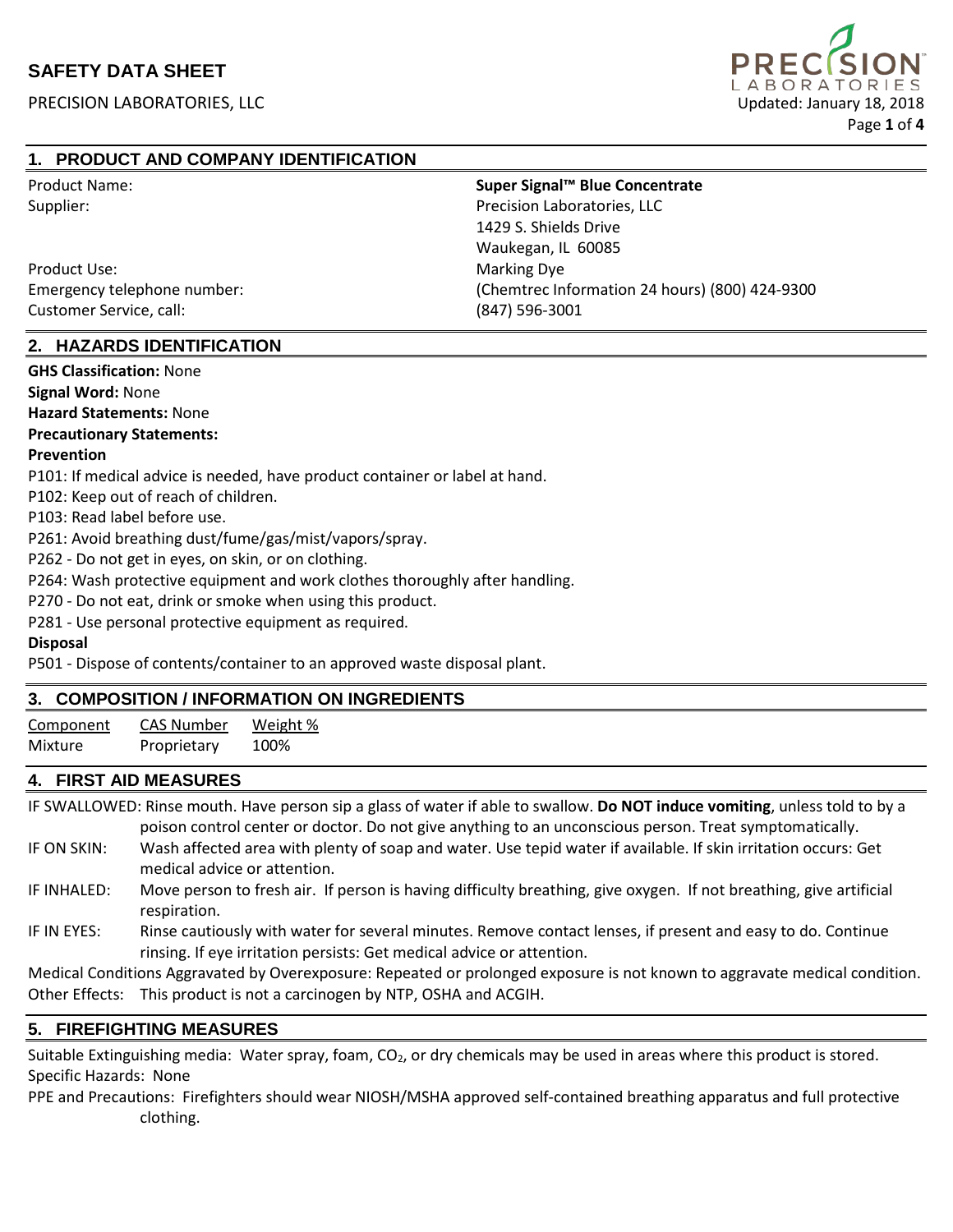### PRECISION LABORATORIES, LLC **Example 2018** Updated: January 18, 2018



#### **6. ACCIDENTAL RELEASE MEASURES**

In Case of Spill: Evacuate the spill area, except for cleanup personnel. Wear protective equipment as referenced in Section 8 below. Control spill with adsorbent pads or booms. Add inert absorbent (sand, earth, sawdust, etc.) to spill area and shovel into containers for disposal. Large spills may be flushed to sewer if local authorities approve such. Product is slippery under foot; flush smooth surfaces thoroughly.

Disposal: Dispose of collected waste in accordance with federal, state and local regulations.

#### **7. HANDLING AND STORAGE**

Keep away from heat, sparks and flame. Keep container closed. Safety goggles with full-face shield and eyewash recommended. USDA-accepted Nitrile (CFR-20) or Neoprene Rubber (CFR-21) recommended. Wear appropriate clothing to prevent repeated or prolonged skin contact. Use only with adequate mechanical exhaust ventilation. Product should be stored in a dry place with temperatures above 30°F. Partially used containers should be resealed between uses for maximum storage stability.

### **8. EXPOSURE CONTROLS / PERSONAL PROTECTION**

| Component Exposure Limits: N/D |                                                                                                                                                                                                                                                                                                                                                                                                                                                                                                    |
|--------------------------------|----------------------------------------------------------------------------------------------------------------------------------------------------------------------------------------------------------------------------------------------------------------------------------------------------------------------------------------------------------------------------------------------------------------------------------------------------------------------------------------------------|
| <b>Eye/Face Protections:</b>   | Wear protective eyewear. Contact lenses should not be worn when working with chemicals.                                                                                                                                                                                                                                                                                                                                                                                                            |
| Skin Protection:               | Wear long-sleeved shirt, long pants, socks and shoes to minimize skin contact. As precautions,<br>wash hands and face with mild soap and water before eating, drinking, smoking or using restroom.<br>After each shift, clean all protective equipment, wash work clothes, and shower.                                                                                                                                                                                                             |
| <b>Respiratory Protection:</b> | Not required under normal use conditions with good ventilation. Protect against spray mists.                                                                                                                                                                                                                                                                                                                                                                                                       |
| <b>General Protection:</b>     | Avoid contact with skin, eyes and clothing. Avoid breathing vapors. Wash thoroughly after handling<br>product.                                                                                                                                                                                                                                                                                                                                                                                     |
| Note:                          | In case of large spill wear splash goggles, full suite, boots and gloves. When selecting personal<br>protective equipment and clothing, follow all manufacturer specifications and recommendations<br>that apply to your specific operation and processing conditions. Take into consideration all working<br>conditions and all chemicals to be handled or processed. Eye wash fountains and drench showers<br>should be located within a 10 second walk from the work area per ANSI Z358.1-2009. |

|                          | 9. PHYSICAL AND CHEMICAL PROPERTIES |                                   |                      |
|--------------------------|-------------------------------------|-----------------------------------|----------------------|
| Appearance:              | Dark blue liquid                    | UEL:                              | N/D                  |
| Odor:                    | None                                | LEL:                              | N/D                  |
| <b>Odor Threshold:</b>   | N/D                                 | Vapor Pressure:                   | N/D                  |
| pH:                      | 3.5                                 | Vapor Density:                    | N/D                  |
| <b>Melting Point:</b>    | N/D                                 | Relative Density (lbs/gl):        | $9.43 \pm 0.05$      |
| Freezing Point:          | N/D                                 | Solubility:                       | Dispersible in water |
| <b>Boiling Point:</b>    | $<$ 230 $\degree$ F                 | Partition Coefficient:            | N/D                  |
| Flash Point:             | $<$ 250 $\degree$ F                 | <b>Autoignition Temperature:</b>  | N/D                  |
| <b>Evaporation Rate:</b> | N/D                                 | <b>Decomposition Temperature:</b> | N/D                  |
| Flammability:            | N/D                                 |                                   |                      |

### **10. STABILITY AND REACTIVITY**

| Stability:                                 | <b>Stable</b>                                                                                                             |
|--------------------------------------------|---------------------------------------------------------------------------------------------------------------------------|
| <b>Possibility of Hazardous Reactions:</b> | Hazardous polymerization will not occur.                                                                                  |
| <b>Condition to Avoid:</b>                 | Extreme temperatures and direct sunlight.                                                                                 |
| Incompatible Materials:                    | Strong acids and oxidizing agents.                                                                                        |
|                                            | Hazardous Decomposition Products: May emit toxic fumes under fire conditions: Oxides of carbon and nitrogen, and hydrogen |
|                                            | chloride.                                                                                                                 |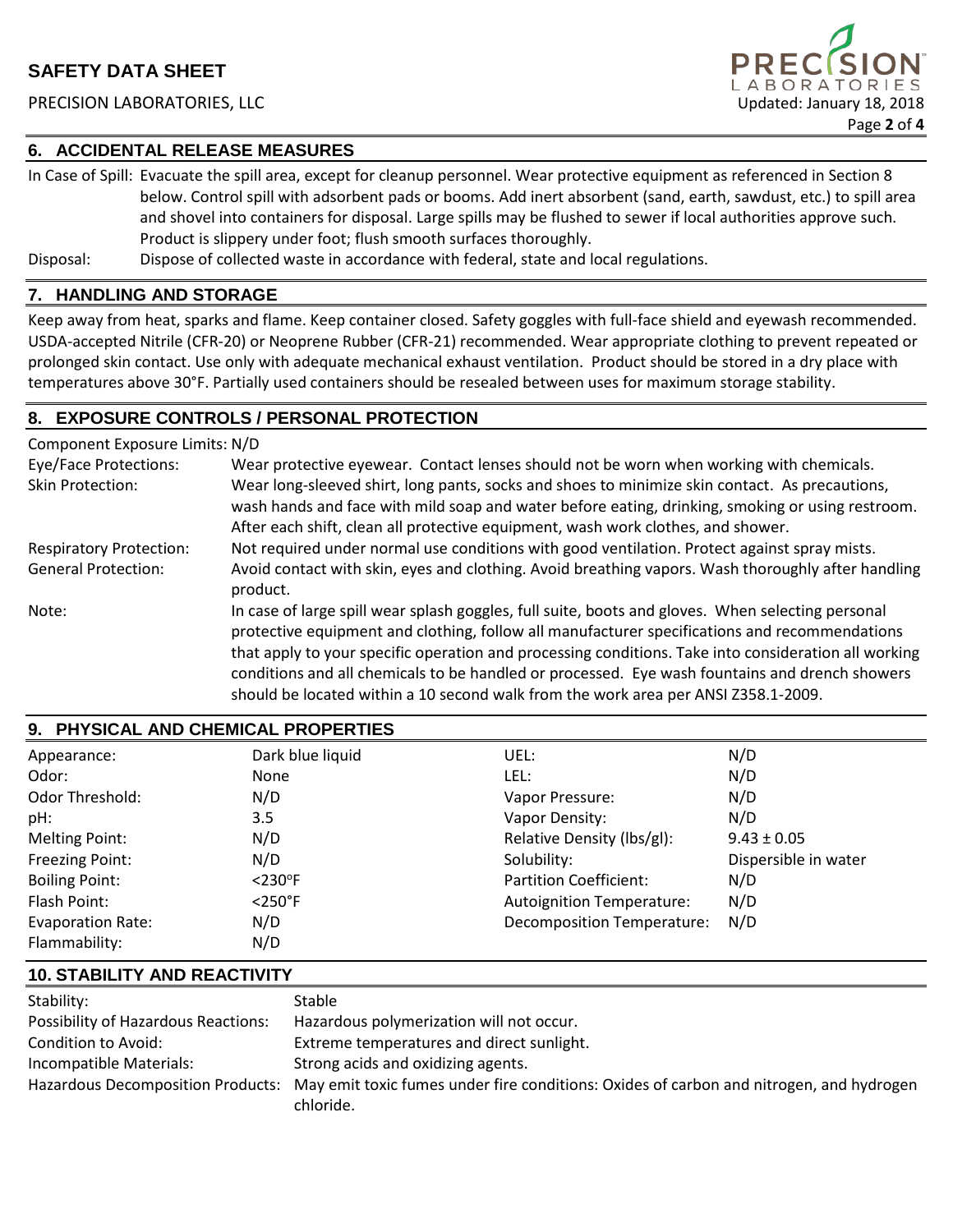# **SAFETY DATA SHEET**

PRECISION LABORATORIES, LLC **Example 2018** Updated: January 18, 2018



### **11. TOXICOLOGICAL INFORMATION**

No toxicological data is available for this product.

### **12. ECOLOGICAL INFORMATION**

No ecological data is available for this product.

| <b>13. DISPOSAL CONSIDERATIONS</b>                               |                                                                                                                                                                                                                                                                                                                                           |
|------------------------------------------------------------------|-------------------------------------------------------------------------------------------------------------------------------------------------------------------------------------------------------------------------------------------------------------------------------------------------------------------------------------------|
| <b>Component Waste Numbers:</b><br><b>Disposal Instructions:</b> | No EPA Waste Numbers are applicable for this product's components.<br>Recycle or rework material if at all possible. Treat or dispose of at an acceptable waste                                                                                                                                                                           |
|                                                                  | treatment facility, or municipal waste and/or treatment plant after proper testing and<br>approval waste samples in compliance with applicable federal, state and local<br>environmental regulations.                                                                                                                                     |
| <b>Container Reuse:</b>                                          | An empty container can contain product residue, and should not be reused. If not professionally cleaned<br>and reconditioned, crushing or other means is recommended to prevent unauthorized reuse. Dispose of<br>container to an approved waste disposal plant in accordance with federal, state and local environmental<br>regulations. |
| <b>14. TRANSPORT INFORMATION</b>                                 |                                                                                                                                                                                                                                                                                                                                           |

| DOT Status (Highway and rail): | Not Regulated |
|--------------------------------|---------------|
| IATA Status (Air):             | Not Regulated |
| <b>Marine Pollutant:</b>       | No            |
|                                |               |

## **15. REGULATORY INFORMATION**

TSCA: All components of this product are listed under the regulation of the Toxic Substance Control Act. SARA HAZARD: No

## **16. OTHER INFORMATION**



Date Prepared: November 26, 2013 Last Updated: January 18, 2018

### **WHILE INFORMATION AND RECOMMENDATIONS SET FORTH HEREIN ARE BELIEVED TO BE ACCURATE AS OF THE DATE HEREON, PRECISION LABORATORIES, LLC MAKES NO WARRANTY WITH RESPECT THERETO AND DISCLAIMS ALL LIABILITY FROM RELIANCE THEREON.**